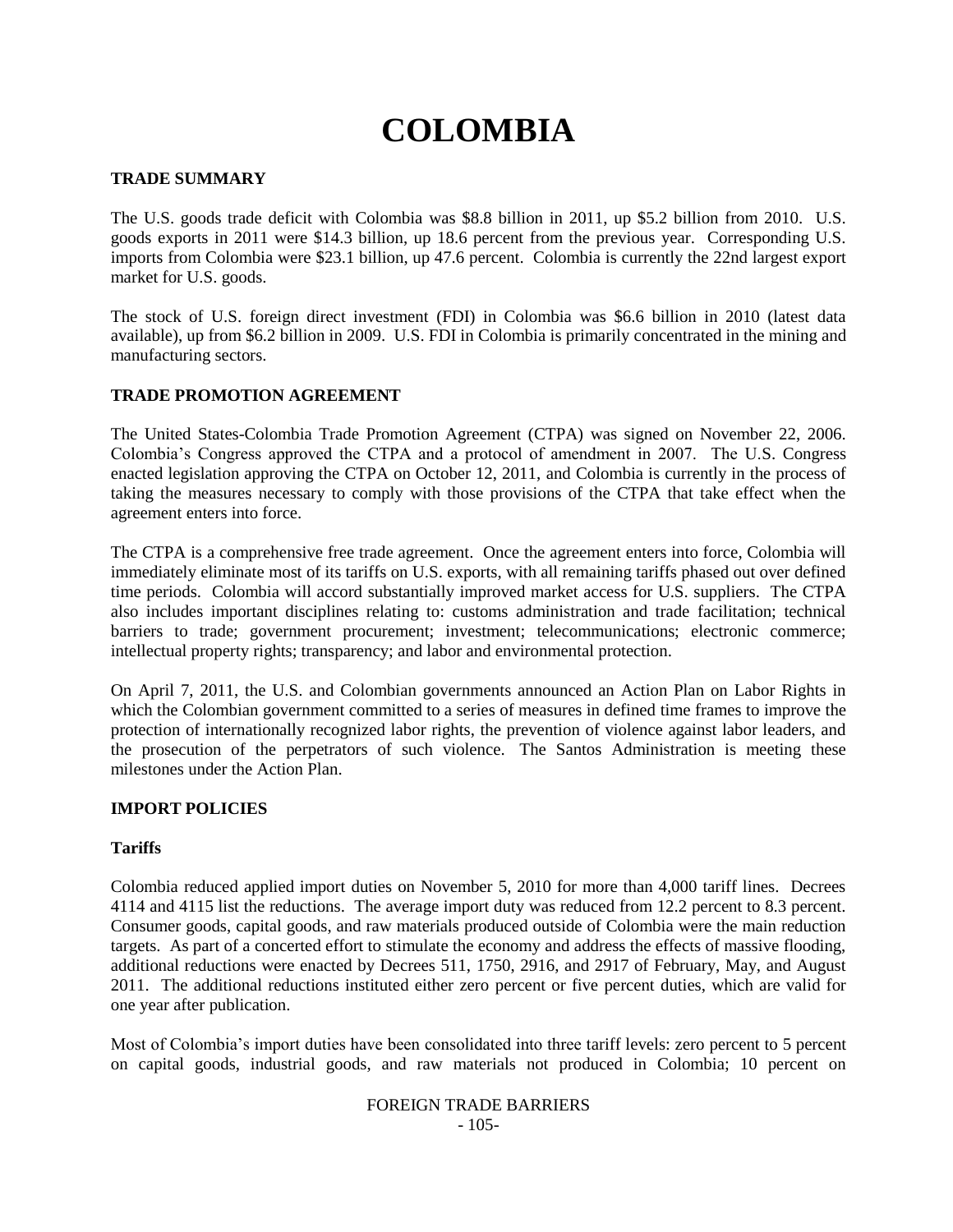manufactured goods, with some exceptions; and 15 percent to 20 percent on consumer and "sensitive" goods. Exceptions include: automobiles, which are subject to a 35 percent duty; beef and rice, which are subject to an 80 percent duty; and milk and cream, which are subject to a 98 percent duty. Whey is currently subject to a 20 percent in-quota duty (3,000 tons) and a 94 percent duty outside the quota. Other agricultural products fall under the Andean Price Band System (APBS) established by Decision 371 of the Andean Community (AC), which includes Bolivia, Colombia, Ecuador, and Peru. The APBS protects domestic industry with a variable levy by increasing tariffs when world prices fall and decreasing tariffs when world prices rise.

The APBS includes 14 product groups and covers more than 150 tariff lines. This system can result in duties exceeding 100 percent, depending on world commodity prices, for important U.S. exports to Colombia, including corn, wheat, soybeans, pork, poultry parts, and cheeses. The APBS also negatively affects U.S. access to Colombian markets for products that contain corn, such as dry pet food. By contrast, processed food imports from Chile and AC Members enter duty free.

Under the CTPA, Colombia will immediately cease to apply the APBS to imports from the United States. This, and other tariff-related provisions of the CTPA, will help U.S. exports compete more effectively in Colombia"s market. Under the CTPA, over half of the value of current U.S. agricultural exports to Colombia would enter duty free, including high quality beef, an assortment of poultry products, soybeans and soybean meal, cotton, wheat, whey, and most horticultural and processed food products. U.S. agricultural exporters also will benefit from duty-free access through tariff-rate quotas (TRQs) on corn, rice, poultry parts, dairy products, sorghum, dried beans, beef, animal feeds, and soybean oil.

About 80 percent of U.S. exports of consumer and industrial products to Colombia will become duty free immediately upon entry into force of the CTPA, with remaining tariffs phased out within 10 years. Colombia also agreed to join the WTO Information Technology Agreement, under which countries eliminate tariffs on a most favored nation (MFN) basis for a wide range of information technology products.

#### **Nontariff Measures**

Nontariff barriers include discretionary import licensing, which has been used to restrict imports of milk powder (Resolution 2551 of 2002) and poultry parts (Resolution 001 of 1991). The CTPA contains provisions that should address this issue. The Colombian government maintains 67 TRQs, including on rice, soybeans, yellow corn, white corn, and cotton (Decree 430 of 2004), and requires that importers purchase local production in order to import under the TRQ. Under the CTPA, the Colombian government committed to ensuring that U.S. access to the TRQ in-quota quantity will not be conditioned on the purchase of domestic production.

Based on AC Decision 331, Colombia does not permit the importation of used clothing. Importers of used and remanufactured goods may apply for licenses to import products into Colombia under limited circumstances (Resolution 001 of 1995). U.S. industry reports that, in practice, authorities do not grant such licenses, resulting in an effective import prohibition of these products. In addition, Decree 4725 of 2005 prohibits the importation of used or refurbished medical equipment that is older than five years, thereby limiting market access for high quality remanufactured products, such as imaging equipment. Under the CTPA, Colombia affirmed that it would not adopt or maintain prohibitions or restrictions on trade in remanufactured goods and that some existing prohibitions on trade in used goods would not apply to remanufactured goods. This will provide significant new export and investment opportunities for firms involved in remanufactured products, such as machinery, computers, cellular phones, and other devices.

> FOREIGN TRADE BARRIERS -106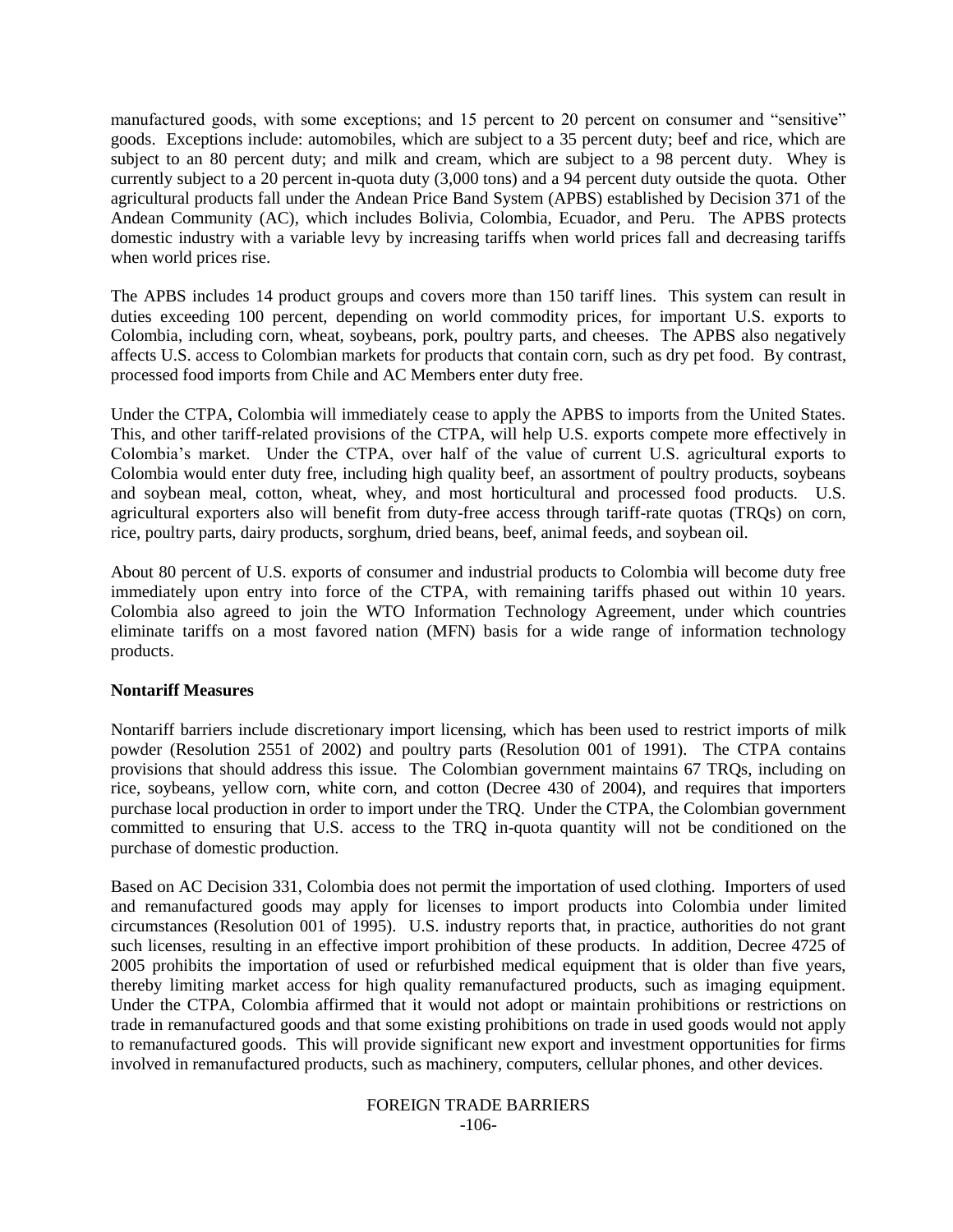Colombia assesses a consumption tax on alcoholic beverages through a system of specific rates per degree (percentage point) of alcohol strength (Law 788 of 2002, Chapter V). Arbitrary breakpoints have the effect of applying a lower tax rate to domestically produced spirits and therefore create a barrier for imported distilled spirits. Under the CTPA, Colombia committed to eliminate the breakpoints for imports of distilled spirits within four years of the Agreement"s entry into force. Additionally, Colombia committed to eliminate practices that have restricted the ability of U.S. distilled spirits companies to conduct business in Colombia.

### **GOVERNMENT PROCUREMENT**

U.S. companies are required to have a local partner in order to qualify for government procurement. Under the CTPA, Colombia agreed to accord national treatment to U.S. goods, services, and suppliers in procurements covered by the Agreement. Under the CTPA, U.S. firms will have greater access to procurement by Colombia"s ministries and departments, legislature, courts, and first tier sub-central entities, as well as a number of Colombia's government enterprises, including its oil company. In addition, Colombia will not apply Law 816 of 2003 to CTPA-covered procurements, as that law mandates preferential treatment for tenders that provide Colombian goods or services. U.S. companies have complained about the lack of transparency in government procurement practices.

Colombia is not a signatory to the WTO Agreement on Government Procurement, but it has been an observer to the WTO Committee on Government Procurement since 1996.

#### **EXPORT SUBSIDIES**

In a 2008 effort to ease the impact of an appreciating peso, the Colombian government issued tax rebate certificates (known as "CERTs") to exporters in certain sectors. The value of the CERT is equal to four percent of the value of exports of designated goods. While no CERTs were issued in 2009 or 2010, as a result of the expiration of Andean Trade Preference Act benefits in February 2011, the government of Colombia approved the issuance of up to \$25 billion in CERTS for the partial or full reimbursement to exporters of tariffs paid between January 1, 2011 and October 31, 2011. The sectors that benefitted from this measure were textiles, footwear, foodstuffs, plastic manufactures, furniture, leather products, jewelry, automotive parts, and editorial products.

## **INTELLECTUAL PROPERTY RIGHTS PROTECTION**

Colombia was listed on the Watch List in the 2011 Special 301 Report. During 2011, Colombia continued to improve its efforts against intellectual property rights (IPR) violators through enforcement action and improved coordination among IPR enforcement agencies and with rights holders. This builds on the Colombian government's concerted effort in recent years to combat IPR violations, including through conducting raids to seize counterfeit and pirated products and deter the counterfeiting of pharmaceuticals.

Colombia also took steps in 2011 to address its patent backlog. Despite these positive developments, there remains a need for further IPR improvements in Colombia, particularly through additional training and resources for agencies involved in enforcing IPR. A key concern cited in the Special 301 Report is the lack of deterrent sentences. Actions are still needed to reduce book and optical media piracy, combat piracy over the Internet, and television signal piracy, and to address the need for an effective system to prevent the issuance of marketing approvals for unauthorized copies of patented pharmaceutical products.

#### FOREIGN TRADE BARRIERS -107-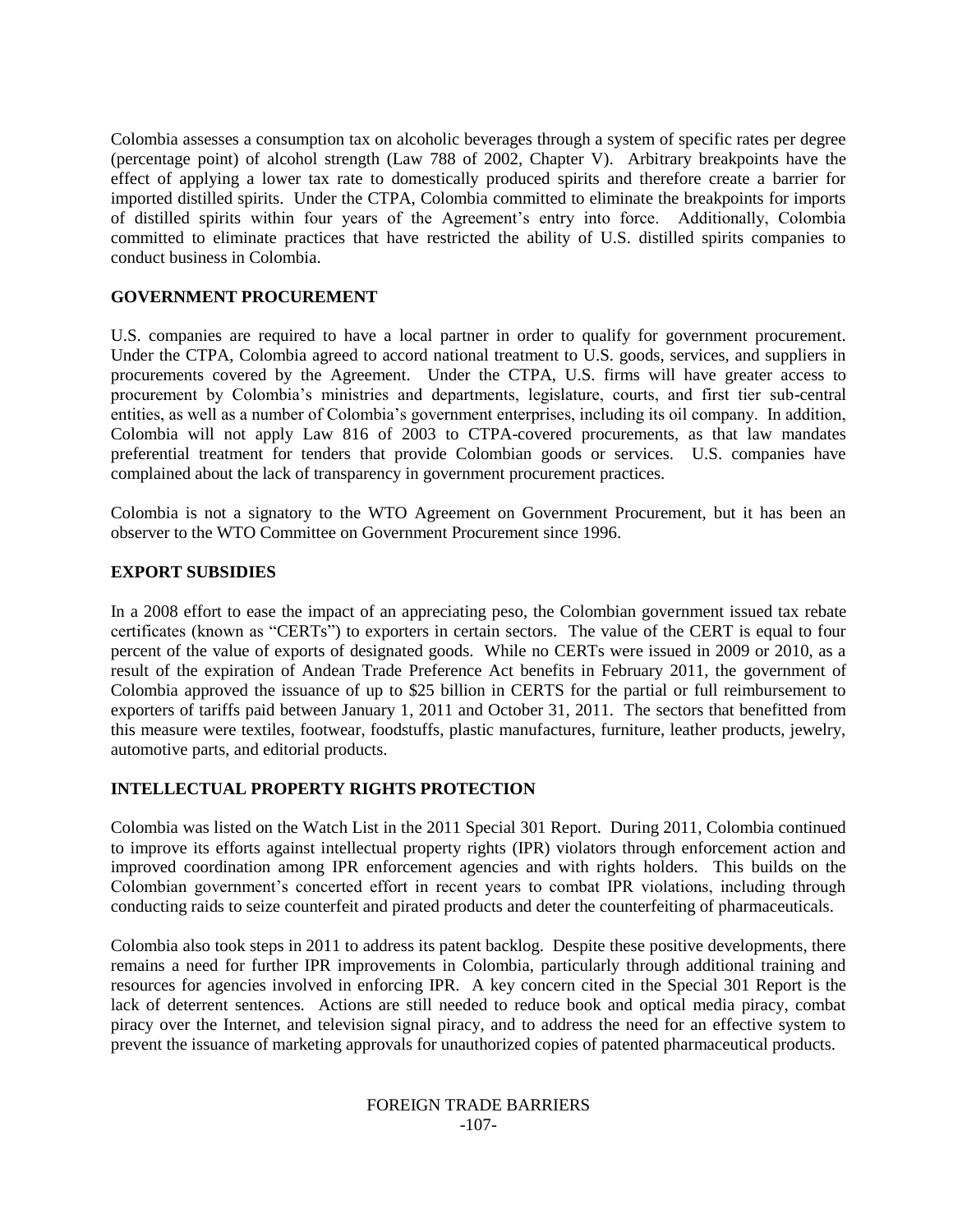Colombia is developing, with USTR, a joint cooperation plan to improve enforcement of intellectual property rights in Colombia, with a goal of removing the country from the Watch List.

### **SERVICES BARRIERS**

Implementation of the CTPA will require Colombia to accord substantial market access across its entire services regime, subject to a limited number of exceptions. Some restrictions, such as economic needs tests and residency requirements, still remain in sectors such as accounting, tourism, legal services, insurance, distribution services, advertising, and data processing.

## **Legal Services**

Foreign law firms can only operate in Colombia by forming a joint venture with a Colombian law firm and operating under the licenses of Colombian lawyers in the firm.

#### **Financial Services**

Insurance companies must maintain a commercial presence to sell policies other than those for international travel or reinsurance. Colombia prohibits the sale of maritime insurance by foreign companies. Foreign banks must establish a subsidiary to operate in Colombia.

Under the CTPA, Colombia will phase in further liberalization in financial services, such as allowing branching by banks and allowing the cross-border supply of international maritime shipping and commercial aviation insurance within four years of the Agreement's entry into force. Under the CTPA, mutual funds and pension funds will be allowed to seek advice from portfolio managers in the United States.

#### **Transportation**

Trans-border transportation services are restricted in Colombia. Land cargo transportation must be provided by Colombian citizens or legal residents with a commercial presence in the country and licensed by the Ministry of Transportation. Colombian law permits international companies to provide cabotage services (*i.e.*, transport between two points within Colombian territory) "only when there is no national capacity to provide the service." Under the terms of the CTPA, Colombia committed to allow 100 percent foreign ownership of land cargo transportation enterprises in Colombia.

#### **Telecommunications**

Colombia currently permits 100 percent foreign ownership of telecommunications providers and has committed to ensure that competitors can interconnect with Colombian dominant suppliers' fixed networks at nondiscriminatory and cost-based rates.

## **Express Delivery**

Law 1369 of 2009 regulates postal services in Colombia. U.S. industry reports delays in obtaining express delivery licenses and establishing facilities.